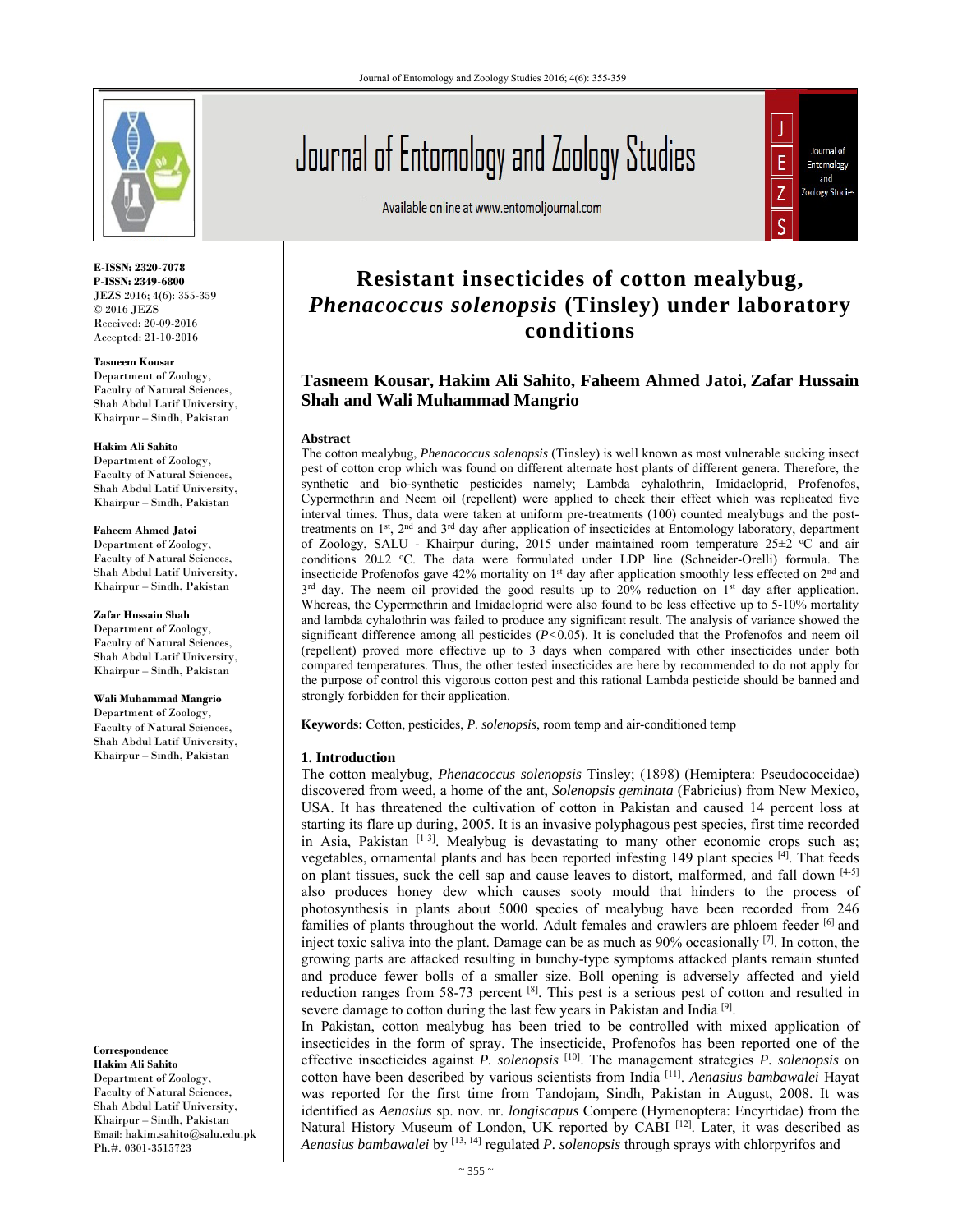Carbofuran. Utilization of chemicals might have been a fundamental part of IPM [15, 16] reported efficacy of biopesticide extracts on mealybugs that were slower to insecticides, but known as less toxic and eco-friendly. [17] Reported the control through chemical measures incorporated petroleum sprays, oils and soap sprays against mealybug. [6] Concluded that chemicals such as, Profenofos, Chlorpyrifos and methomyl can produce 4.30, 85.20 and 91.80 current mortality ratio in cotton mealybugs. Insecticides of different groups were screened for their effectiveness against *P. solenopsis*. Keeping in the view, the resistant different insecticides against this menace pest was used and its findings are being shared with cotton growers to get better production.

# **2. Material and Methods**

The resistant different rational and bio-rational insecticides were evaluated under Entomology laboratory, Department of Zoology, SALU–Khairpur during, 2015 against cotton mealybug. This pest was found not only in cotton crop but also on ornamental, medicinal plants, vegetables, weeds in the farmer's field as well as in the SALU, Khairpur where there was greenish plants in summer season due to its polyphagous in nature. The cotton leaves were brought from unsprayed cotton field cultivated at farmer fields nearby SALU-Khairpur. The five insecticidal concentrations were replicated 5 interval times to check their poisonous quality under ventilated room temperature at 20 and 25±2 °C. Similarly, a serial dilution of each insecticide was made with fresh water and also tested at each temperature. The bioassay procedure was conducted on third and an adult stage of *P. solenopsis* under laboratory condition using the leaf dip method for 30 seconds [18] later the leaves were dried for one hour under room temperature. The dried leaves were kept in Petri dishes (6 cm diameter), and in each Petri dish placed a blotting paper to avoid dehydration. The counted (100) mealybugs were placed as uniform data in each Petri dish on dried leaves for feeding purpose. In control experiment was performed with same technique with neem oil in Petri dishes under both temperatures at 14:10 h (Light: Dark) photoperiod. Further, the description of insecticides is given as under.

# **2.2 Common name, company and formulation of insecticides**

**T1 =** Lambda Cyhalothrin (Parathroid), (R.B. Avari Ltd.), 90 cc/ tank, 600 ml/acre.

**T2 =** Profenofos 50% (Profenofos) (OP), (Agro Mart Warbal Ltd.), 60 cc/ tank, 1000 ml/acre.

**T3 =** Imidacloprid 20 SL, (Neonicotinoid), (Byer) 60 cc/ tank, 100 ml/acre.

**T4 =** Cypermethrien (Parathroid) (R.B. Avari Ltd.), 100 cc/ tank, 1000 ml/acre.

**T5 =** Control= Neem oil+Surf® (detergent) = 60 cc/liter of water with 1 tea spoon, 3 liters and half kg/acre, (repellent) NARC- PARC, Pakistan.

### **2.3 Statistical analysis**

Before analysis, the data entered into MS Excel spread sheet and later exported to obtain frequencies, means and standard error using Statistix software, SXW, USA version 8.1. Thus, the data collected were subjected to analysis of variance and mean values were compared with LSD test to check the significant differences, were considered at *P<*0.05 level. The mortality percentage will be taken through (Schneider-Orelli's formula), a software to calculate the probit analysis LDP, Line, according to Finney (1971), which is used to illustrate the relation between stimulus and response in toxicological and biological studies, illustrate dose-response regression line.

# **Schneider-Orelli's formula**

| Corrected $% = ($ | Mortality % in treated plot - Mortality % in control plot | $\lambda * 100$ |
|-------------------|-----------------------------------------------------------|-----------------|
|                   | 100 - Mortality % in control plot                         |                 |

# **3. Results**

Among all the insecticides, the Profenofos provided the better results up to 42% mortality on 1<sup>st</sup> day after application of insecticide found to be less toxic on  $2<sup>nd</sup>$  day and  $3<sup>rd</sup>$  day. Whereas, the neem oil was also found on second number that reduced the mealybug population up to  $20\%$  on  $1<sup>st</sup>$  day of application smoothly on 2nd day and 3rd day as well. The Cypermethrin and Imidacloprid were also found to be less effective up to 5-10% and the Lambda cyhalothrin did not provide any fruitful results to diminish the pest population under laboratory conditions in normal room temperature  $(25\pm2 \degree C)$  (Fig. 1). The results of all screened insecticides to check its resistant ability of pest under well maintained air conditioned room temperature (20±2 °C) were observed in which the insecticide Profenofos found to be highly effective as compared to others. Besides, the neem oil was also found to be effective in consequent days  $1<sup>st</sup>$ ,  $2<sup>nd</sup>$  and  $3<sup>rd</sup>$  day under air conditioned temperature. The other insecticides did not provide any effective results to control this vigorous pest of cotton crop (Fig. 2) due to heavily usage and made a resistance against this pest. The analysis of variance showed the non-significant difference in the mortality% among the days (F= 1.55; DF= 4, 2; *P<*0.26) at (P=0.05).

In both graphs, the data indicated that the overall mean reduction% observation of all insecticides against cotton mealybug under room and air conditioned room temperatures. The insecticides Lambda cyhalothrin, Imidacloprid and Cypermethrin did not capably lower the reduction% of mealybug population under both maintained temperatures, also these three insecticides were failed to produce any significant results on different days. However, neem oil was known as the safest insecticide to predators and parasitoids, which is known as eco-friendly to natural enemies recommended reducing the insecticide hazards and preventing the nature. The results showed little variation in the effectiveness of pesticides. However, the overall mean reduction% population of mealybug showed the significant difference among the days (F= 3.96; DF= 4, 2; *P<*0.05) at (P=0.05) in the effectiveness of insecticides.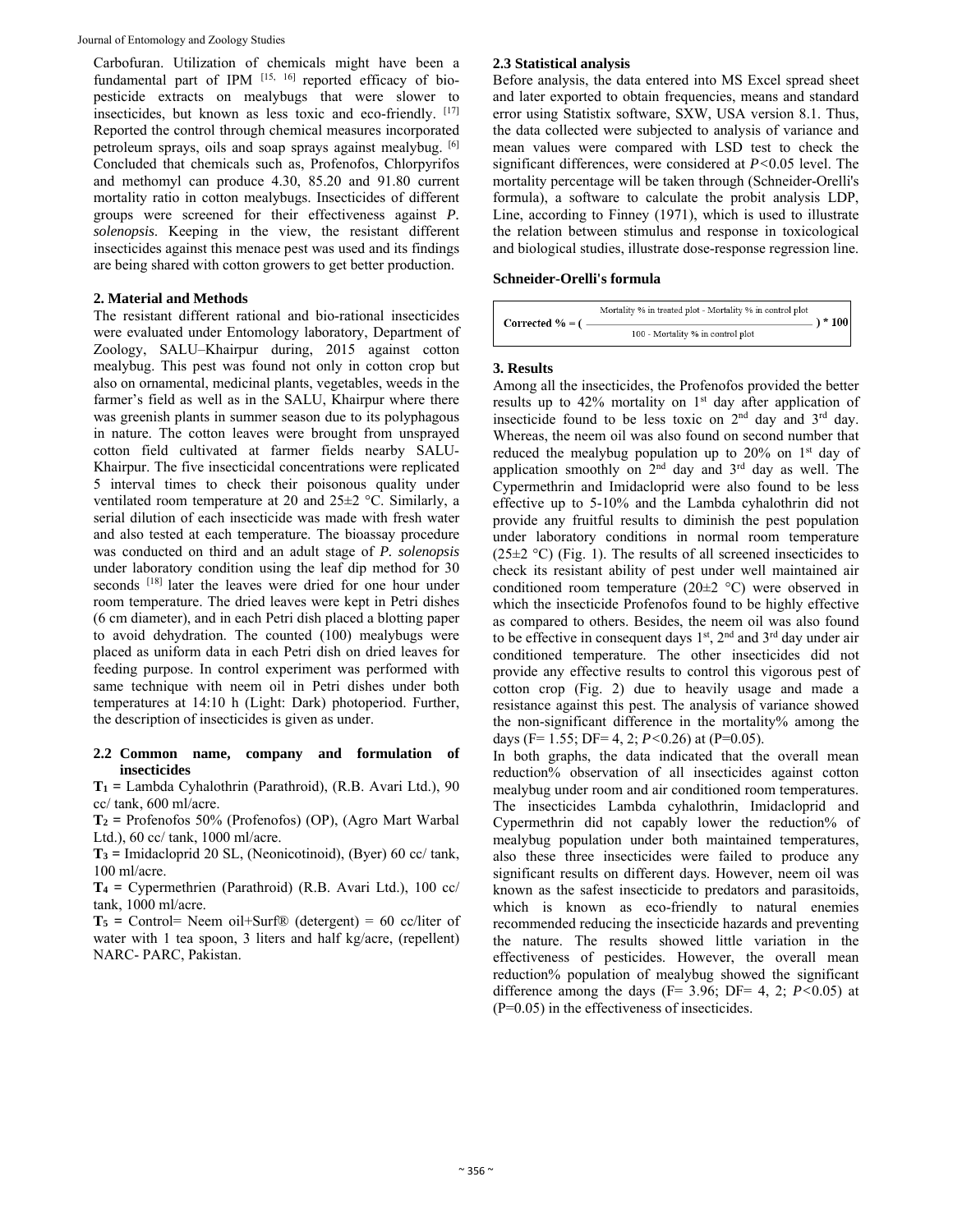

**Fig 1:** Overall mean reduction % of mealybug through different insecticides under normal room temperature.



**Fig 2:** Overall mean reduction % of mealybug through different insecticides under air conditioned room temperature.



 $\sim$  357  $\sim$ Doses of different insecticides under laboratory conditions at SALU, Khairpur during, 2015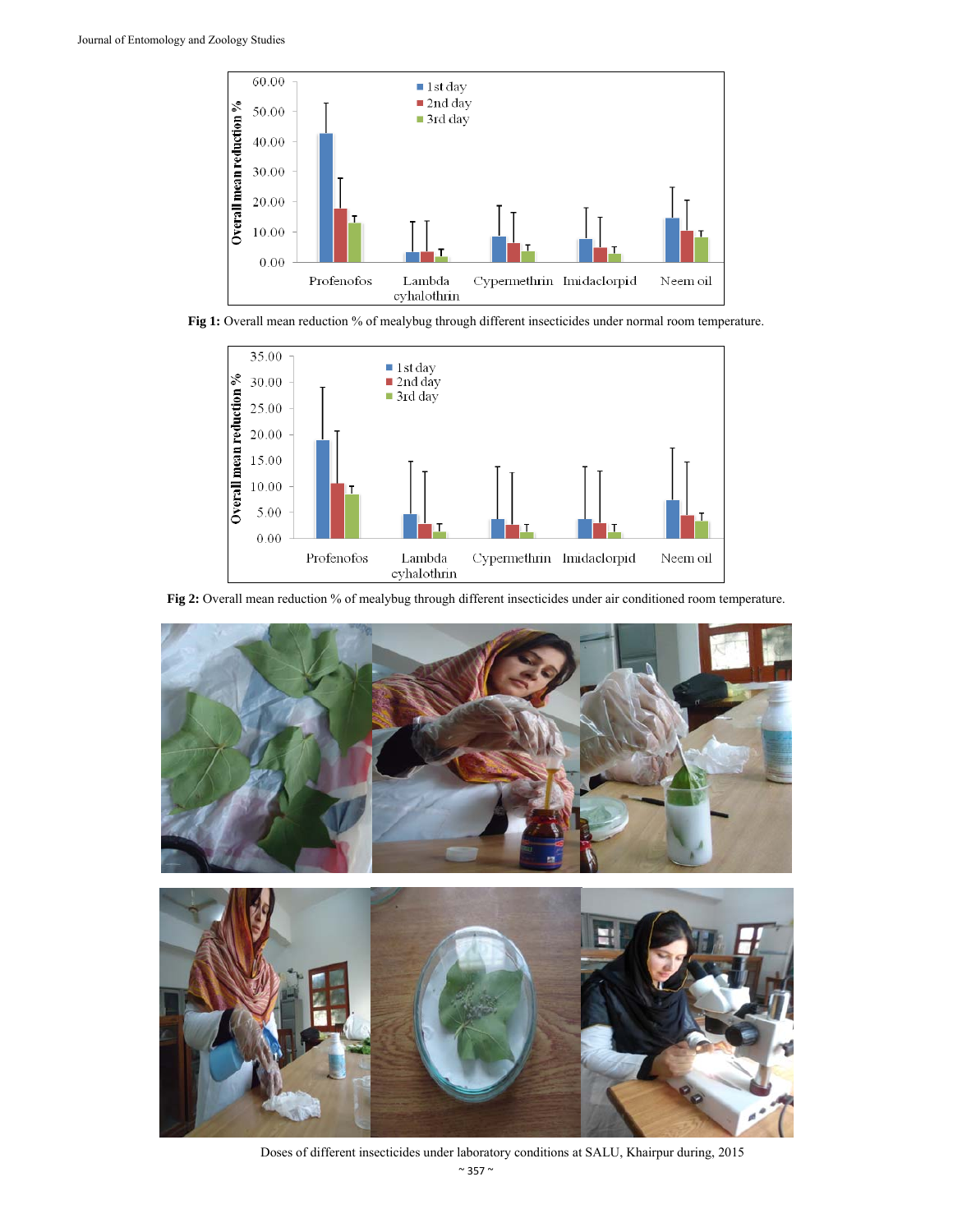#### **4. Discussion**

The cotton mealybug, *Phenacoccus solenopsis* (Tinsley) attacked on cotton crop and different alternate host plants in district Khairpur, which was controlled through different techniques of synthetic and bio-synthetic pesticides namely; Lambda cyhalothrin, Imidacloprid, Profenofos, Cypermethrin and Neem oil (repellent) were evaluated to check their effect at Entomology laboratory, department of Zoology, SALU - Khairpur during, 2015 under maintained room temperature 25 $\pm$ 2 °C and air conditions 20 $\pm$ 2 °C, respectively. It was observed that, mealybug spread quickly on cotton growing areas. [19] described that the application of pesticides applied on cotton mealybug but did not reduce the population due to its waxy layer. Therefore, the pesticides barely penetrate the body structure of females <sup>[20]</sup>. Some time the insecticides reduce the egg laying capacity of this pest [21-23] observed the starting from USA from various plants due to polyphagous in nature that is harming 200 plant species from 24 tropical and subtropical areas of the world.

The present study suggested that, Profenofos was found to be most effective insecticide against cotton mealybug population and the Neem oil also provided the good results to control vigorous pest of cotton crop [24]. found the impact of different insecticides for *P. solenopsis* infestation viz., Compound control (Profenofos 50 EC), plant item (Neemosal 0. 5% EC), homeo-chemical (Fierce) and *Chrysoperla carnea* found and replicated three times. Profenofos indicated the best control against cotton mealybug. The Imidacloprid also bit reduced the mealybug in 1st mealybug spray [25]. proposed that Imidacloprid had been discovered effective against, *Planococcus* sp., than different mealybug species in grapevines [26] whereas, Prophenophos had rapid knockdown action against the *P. solenopsis* compared to other insecticides. In our research study the mortality percentage of mealybugs showed that all the treatments were highly significant over control at 24 hours, respectively. The highest percent mortality was observed in Profenofos and neem oil compared to other treatments. It was observed that Lambda cyhalothrin, Cypermethrin, Imidacloprid insect sprays little bit reduced the mealybug population up to 3 days under both maintained temperatures whereas, Neem-oil gave the exceptional effects under room and air conditioned room temperatures at 1<sup>st</sup>, 2<sup>nd</sup> and 3<sup>rd</sup> day after application. Plant extracts acquired from, *Azadirachta indica*, *Ocimum sanctum*, *Calotropis gigantea*, *Nicotiana tabacum* and *Allium sativum* utilizing standard techniques. [27] described that cotton mealybug, *P. solenopsis* was found a polyphagous and genuine pest of cotton that restricts the production, fiber and lint stock [28]. Assessed acephate, Chlorpyriphos, Neem oil, Nirma powder, Fish oil rosin soap against nymphs, and mature stages of *P. solenopsis* [29, 30]. described viability of distinctive mealybug sprays on cotton crop and whitefly with their toxicity on cv. Bt. included four pesticides, i.e; Neem oil (repellent), Profenofos, Imidacloprid (SL), Imidacloprid (WP) compared with control at 24, 48, 72 hrs  $7<sup>th</sup>$  up to  $10<sup>th</sup>$  day. Four insecticides viz., supracide (as standard), thiacloprid, nitenpyram, and pyriproxyfen were used to control the cotton mealybug under field conditions at per recommended dose for sucking insect pest. Further, <sup>[31]</sup> surveyed different districts of Sindh for management of cotton mealybug, *P. solenopsis* in which the farmers different insecticides for protecting their crop. The current study compares the effects of temperature under laboratory conditions on the effectiveness of five individual insecticides from different groups / classes against this vigorous cotton mealybug, *P. solenopsis* pest. [32-34]

investigated the living and morphological characters, alternate host plants and cotton varieties of Sindh, which discovered with large variations.

The analysis of variance showed the significant difference among all pesticides whereas; non-significant results were observed among the replicated treatments on different days after application of all pesticides [35]. described under laboratory conditions in Kharif season with the application of Commando, Confidor, Lannate, Actara and Neem oil against cotton mealybug, *P. solenopsis* at field proposed doses. In which the Neem oil and Profenofos fundamentally reduced the mealybug population up to 72 hours. It is concluded that among these pesticides, Profenofos furnished with best control of cotton mealybug under both compared temperatures, the other insecticide sprays should be banned and do not apply for controlling purpose of energetic pest because of resistant ability and the rational Lambda cyhalothrin pesticide should be strongly forbidden for its application. The present study suggests that more research work should be carried out on the cotton mealybug with their biological control measures, bio-diversity, ecology, biology, varietal resistance, occurrence on vegetables, medicinal plants, different host plants and different proper insecticides with doses, because of less work has been reported from this region (upper Sindh), Khairpur, Sindh – Pakistan.

### **5. References**

- 1. Abbas G, Arif MJ, Saeed S. Systematic status of a new species of the genus *Phenacoccus Cockerell* (Pseudococcidae), a serious pest of cotton, *Gossypium hirsutum* L., in Pakistan. Pak. Entomol., 2005; 27:83-84.
- 2. Abbas G, Arif MJ, Saeed S, Karar H. A new invasive species of genus *Phenacoccus Cockerell* attacking cotton in Pakistan. Int. J. Agri. Bio., 2009; 11: 54-58.
- 3. Abbas G, Arif MJ, Ashfaq M, Aslam M, Saeed S. Host plants, distribution and over wintering of cotton mealybug (*Phenacoccus solenopsis*; Hemiptera: Pseudococcidae). Int. J. Agric. Biol., 2010; 12:421-425.
- 4. Afzal M, Rehman SU, Siddiqui MT. Appearance and management of a new devastating pest of cotton, *Phenacoccus solenopsis* Tinsley in Pakistan. Beltwide Cotton Conferences, San Antonio, Texas, January 5-8, 2009; Pp. 1023-1039.
- 5. Aheer GM, Zafarullah S, Saeed M. Seasonal history and biology of cotton mealybug, *Phenacoccus solenopsis*  Tinsley. J. Agric. Res., 2009; 47(4): 423-431.
- 6. Saeed S, Ahmad M, Ahmad M, Kwon YJ. Insecticidal control of mealybug *Phenacoccus gossypiphilous*  (Homoptera: Pseudococcidae), a new pest of cotton in Pakistan. Ent. Res., 2007; 37(2): 76-80.
- 7. Meyerdirk DE, Warkentin R, Attavian BG, Ersabe K, Francis A, Adams M, Francis G. Biological control of pink hibiscus mealybug, Project Manual, US Deptt. Agri., 2001; Pp. 8.
- 8. Dhawan AK. *Maconellicoccus* sp. Attacking Arboretum cotton in Punjab. J. Sci. Cult., 1980; 46: 258.
- 9. Nagrare VS, Kranthi S, Biradar VK, Zade NN, Sangode V, Kakde G, Shukla RM, Shivare D, Khadi BM, Kranthi KR. Widespread infestation of the exotic mealybug species, *Phenacoccus solenopsis* Tinsley (Hemiptera: Pseudococcidae), on cotton in India. Bulletin of Ento. Res., 2009; 99: 537-541.
- 10. Bhosle B, Sharma OP, More DG, Bhede BV, Bambawale OM. Management of mealybugs, *Phanacoccus solenopsis* in rainfed cotton (*Gossypium hirsutum*). J.